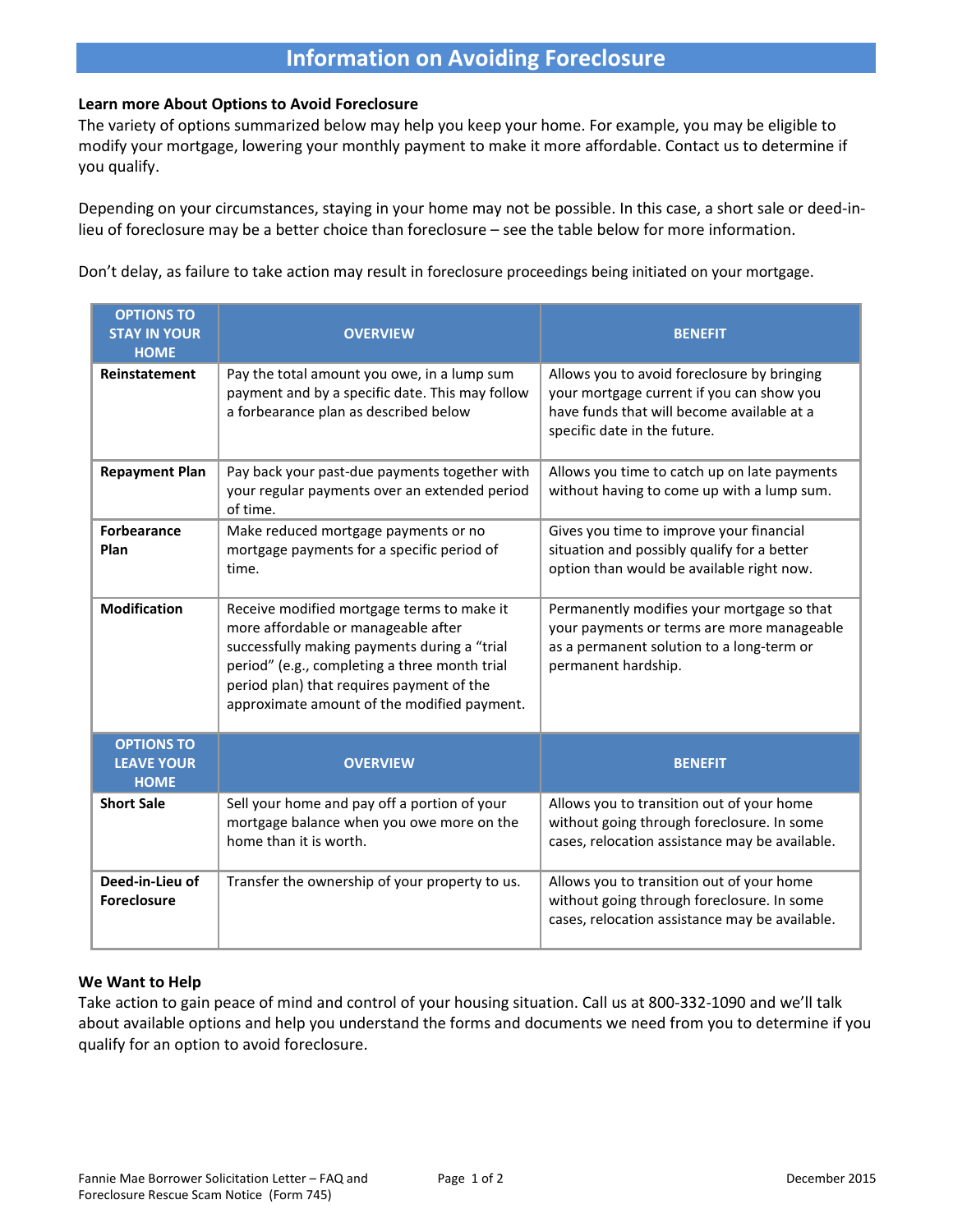### **Frequently Asked Questions**

#### **1. Will It Cost Money to Get Help?**

There should never be a fee from your lender or qualified counselor to obtain assistance or information about foreclosure prevention options. However, foreclosure prevention has become a target for scam artists. Be wary of companies or individuals offering to help you for a fee, and never send a mortgage payment to any company other than the one listed on your monthly mortgage statement or one designated to receive your payments under a state assistance program.

#### **2. What is foreclosure?**

Forfeiture of your home through a legal process where your mortgage company repossesses the property and you will have to move. This process may involve an eviction, you may remain liable for your first lien mortgage debt and it may be as long as seven years before you are eligible for another Fannie Mae or Freddie Mac loan.

#### **3. Will the Foreclosure Process Begin If I Do Not Respond to My Lender's Notices Regarding Missed Payments?**

If you do not respond to your lender's notices to you regarding past due payments, your lender may refer your loan to foreclosure in accordance with your mortgage loan documents and applicable law.

#### **4. Should I Still Contact My Lender if I Have Waited Too Long and My Property Has Been Referred to an Attorney for Foreclosure?**

Yes, the sooner the better!

#### **5. What if My Property is Scheduled for a Foreclosure Sale in the Future?**

If your lender receives a complete Uniform Borrower Assistance Form and the supporting documents it requires with only 37 or fewer calendar days before a scheduled foreclosure sale, there is no guarantee it can evaluate you for a foreclosure alternative in time to stop the foreclosure sale. Even if the lender is able to approve you for a foreclosure alternative prior to a sale, a court with jurisdiction over the foreclosure proceeding (if any) or public official charged with carrying out the sale may not halt the scheduled sale.

#### **6. Will My Property be Sold at a Foreclosure Sale If I Accept a Foreclosure Alternative?**

No. The property will not be sold at a foreclosure sale if you accept an offer for an alternative to foreclosure and comply with all requirements.

### **Beware Of Foreclosure Rescue Scams!**

Scam artists have stolen millions of dollars from distressed homeowners by promising immediate relief from foreclosure, or demanding cash for counseling services when HUD-approved counseling agencies provide the same services for FREE. If you receive an offer, information or advice that sounds too good to be true, it probably is. Don't let them take advantage of you, your situation, your house or your money. **Remember, help is FREE**.

#### **How to Spot a Scam** – beware of a company or person who:

- Asks for a fee in advance to work with your lender to modify, refinance or reinstate your mortgage.
- Guarantees they can stop a foreclosure or get your loan modified.
- Advises you to stop paying your mortgage company and pay them instead.
- **Pressures you to sign over the deed to your home or sign any paperwork that you haven't had a chance to read, and you** don't fully understand.
- Claims to offer "government-approved" or "official government" loan modifications.
- Asks you to release personal financial information online or over the phone and you have not been working with this person and/or do not know them.

#### **How to Report a Scam** – do one of the following:

- Go to [www.preventloanscams.org](http://www.preventloanscams.org/) and fill out the Loan Modification Scam Prevention Network's (LMSPN) complaint form online and get more information on how to fight back. Note: you can also fill out this form and send to the fax number/e-mail/address (your choice!) on the back of the form.
- Call 1(888)995-HOPE (4673) and tell the counselor about your situation and that you believe you got scammed or know of a scam.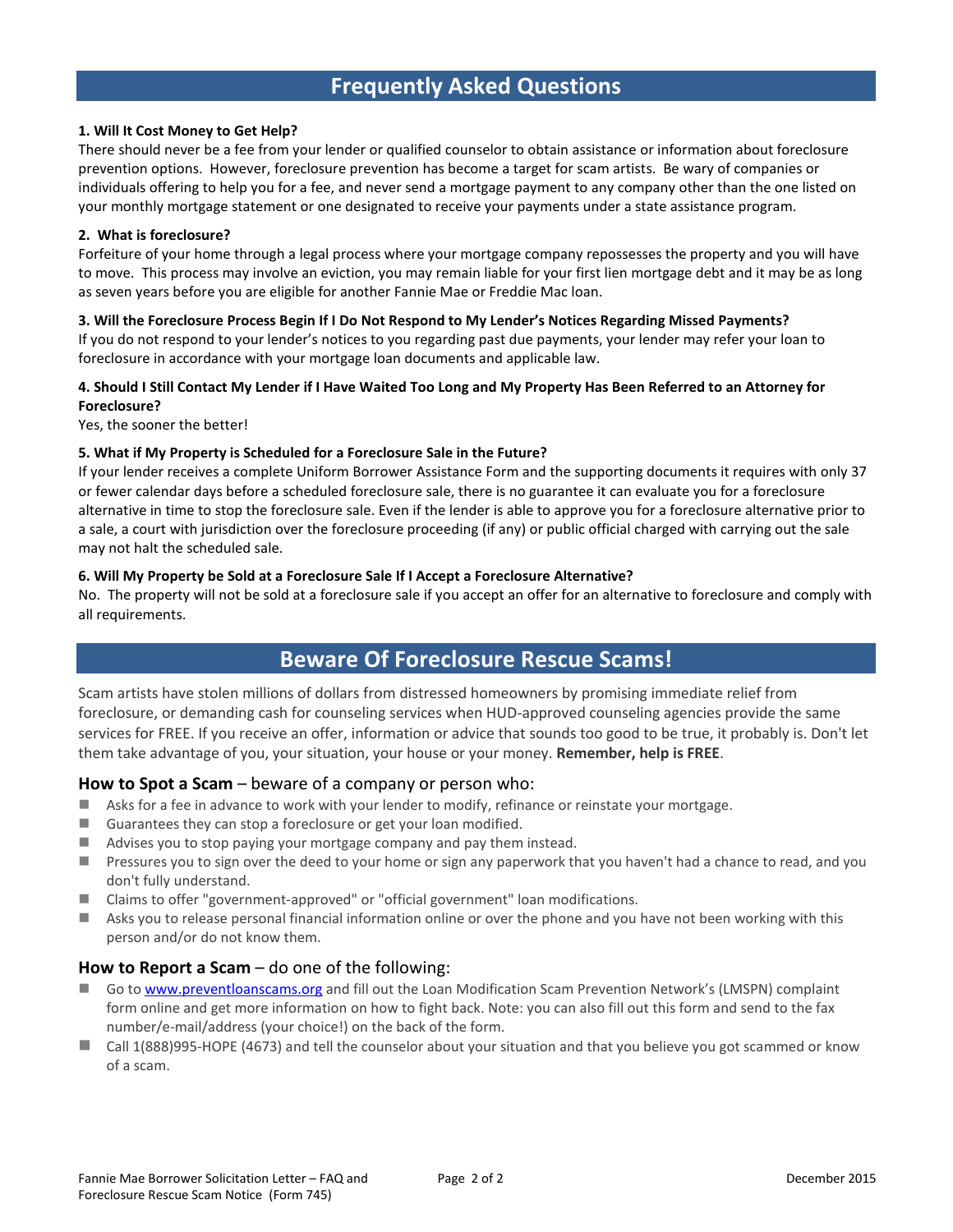# **Mortgage Assistance Application**

If you are having mortgage payment challenges, please complete and submit this application, along with the required documentation, to Loan Servicing Center via mail: 700 A Southwest Blvd., Jefferson City, MO 65109, fax: 573-632-0266, or email: Isc\_defaultservicing@centralbank.net. We will contact you within five business days to acknowledge receipt and let you know if you need to send additional information or documents.

We will use the information you provide to help us identify the assistance you may be eligible to receive. If you need help completing this application, please contact the Loan Servicing Center at 1-800-332-0190.

For a list of HUD-approved housing counseling agencies that can provide foreclosure prevention information, contact one of the following federal government agencies:

- The U.S. Department of Housing and Urban Development (HUD) at (800) 569-4287 o[rwww.hud.gov/counseling](http://www.hud.gov/counseling)
- The Consumer Financial Protection Bureau (CFPB) at (855) 411-2372 or www.consumerfinance.gov/mortgagehelp

If you need assistance with translation or other language assistance, HUD-approved housing counseling agencies may be able to assist you. These services are provided without charge.

#### **Borrower Information**

| Social Security Number (last 4 digits): _________________________                                                                         |                                                  |
|-------------------------------------------------------------------------------------------------------------------------------------------|--------------------------------------------------|
|                                                                                                                                           |                                                  |
|                                                                                                                                           | $\Box$ Cell $\Box$ Home $\Box$ Work $\Box$ Other |
|                                                                                                                                           |                                                  |
|                                                                                                                                           |                                                  |
|                                                                                                                                           |                                                  |
|                                                                                                                                           |                                                  |
|                                                                                                                                           | $\Box$ Cell $\Box$ Home $\Box$ Work $\Box$ Other |
|                                                                                                                                           | $\Box$ Cell $\Box$ Home $\Box$ Work $\Box$ Other |
| Preferred contact method (choose all that apply): $\Box$ Cell phone $\Box$ Home phone $\Box$ Work phone $\Box$ Email $\Box$ Text—checking |                                                  |

this box indicates your consent for text messaging

Is either borrower on active duty with the military (including the National Guard and Reserves), the dependent of a borrower on active duty, or the surviving spouse of a member of the military who was on active duty at the time of death?  $\Box$  Yes  $\Box$  No

### **Property Information**

Property Address:

Mailing address (if different from property address):

- The property is currently:  $\Box$  A primary residence  $\Box$  A second home  $\Box$  An investment property
- The property is (select all that apply):  $\Box$  Owner occupied  $\Box$  Renter occupied  $\Box$  Vacant
- I want to:  $\Box$  Keep the property  $\Box$  Sell the property  $\Box$  Transfer ownership of the property to my servicer  $\Box$  Undecided

Is the property listed for sale?  $\Box$  Yes  $\Box$  No – If yes, provide the listing agent's name and phone number—or indicate "for sale by owner" if applicable:

Is the property subject to condominium or homeowners' association (HOA) fees?  $\Box$  Yes  $\Box$  No – If yes, indicate monthly dues:

\$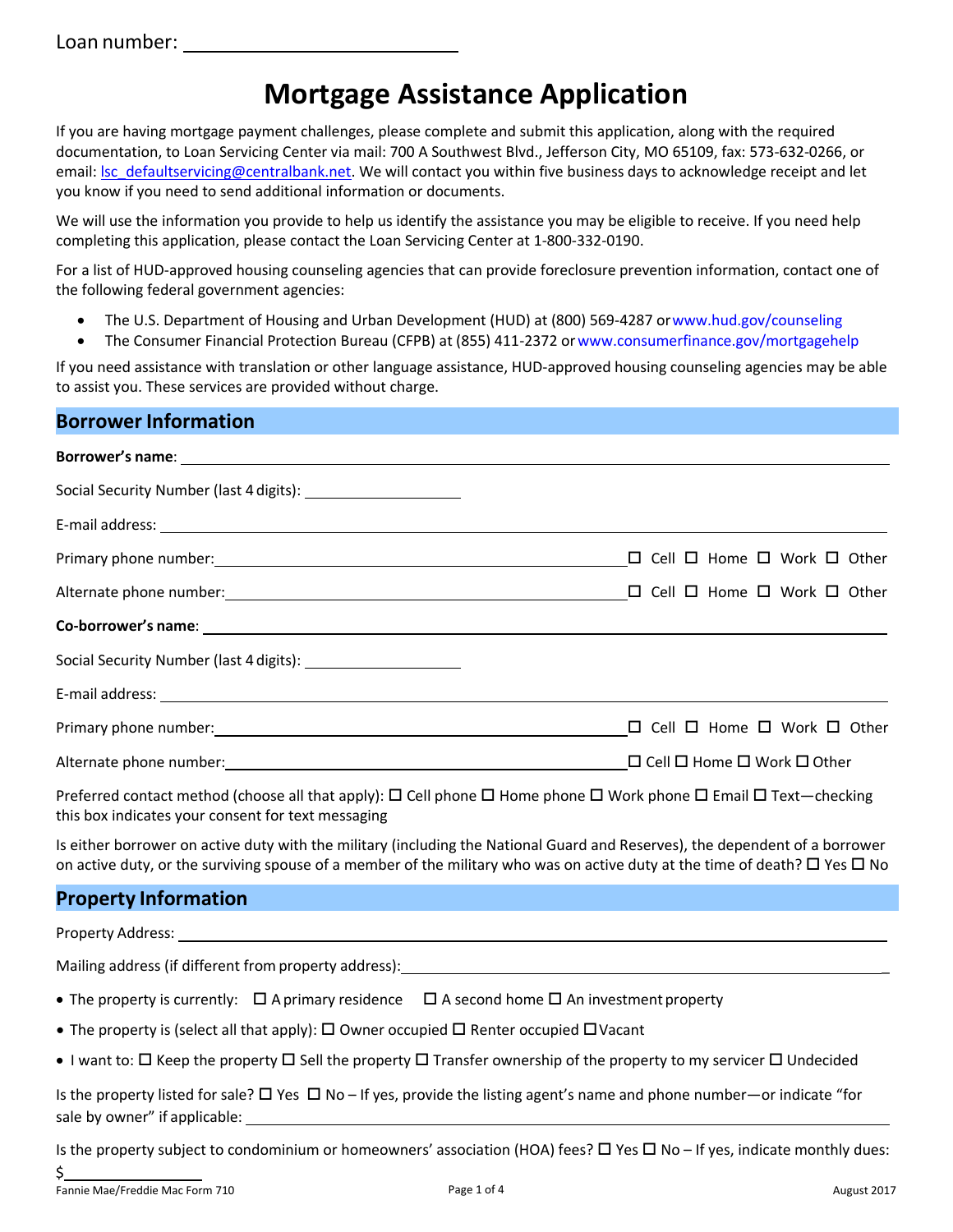### **Hardship Information**

The hardship causing mortgage payment challenges began on approximately (date) and is believed to be:

- $\square$  Short-term (up to 6 months)
- $\square$  Long-term or permanent (greater than 6 months)
- □ Resolved as of (date) <u>\_\_\_\_\_\_\_\_\_\_</u>

| TYPE OF HARDSHIP (CHECK ALL THAT APPLY)                                                                                                                                                                                                       | <b>REQUIRED HARDSHIP DOCUMENTATION</b>                                                                                                                                                                                                                                                                                                                                                                                                                             |  |  |
|-----------------------------------------------------------------------------------------------------------------------------------------------------------------------------------------------------------------------------------------------|--------------------------------------------------------------------------------------------------------------------------------------------------------------------------------------------------------------------------------------------------------------------------------------------------------------------------------------------------------------------------------------------------------------------------------------------------------------------|--|--|
| $\Box$ Unemployment                                                                                                                                                                                                                           | Not required<br>٠                                                                                                                                                                                                                                                                                                                                                                                                                                                  |  |  |
| $\Box$ Reduction in income: a hardship that has caused a<br>decrease in your income due to circumstances outside<br>your control (e.g., elimination of overtime, reduction<br>in regular working hours, a reduction in base pay)              | Not required<br>٠                                                                                                                                                                                                                                                                                                                                                                                                                                                  |  |  |
| $\Box$ Increase in housing-related expenses: a hardship that<br>has caused an increase in your housing expenses due<br>to circumstances outside your control (e.g., uninsured<br>losses, increased property taxes, HOA special<br>assessment) | Not required<br>٠                                                                                                                                                                                                                                                                                                                                                                                                                                                  |  |  |
| $\square$ Disaster (natural or man-made) impacting the<br>property or borrower's place of employment                                                                                                                                          | Not required<br>п                                                                                                                                                                                                                                                                                                                                                                                                                                                  |  |  |
| $\square$ Long-term or permanent disability, or serious illness<br>of a borrower/co-borrower or dependent family<br>member                                                                                                                    | Written statement from the borrower, or other<br>٠<br>documentation verifying disability or illness<br>Note: Detailed medical information is not required, and<br>information from a medical provider is not required                                                                                                                                                                                                                                              |  |  |
| $\square$ Divorce or legal separation                                                                                                                                                                                                         | Final divorce decree or final separation agreement OR<br>п<br>Recorded quitclaim deed                                                                                                                                                                                                                                                                                                                                                                              |  |  |
| $\square$ Separation of borrowers unrelated by marriage, civil<br>union, or similar domestic partnership under<br>applicable law                                                                                                              | Recorded quitclaim deed OR<br>٠<br>Legally binding agreement evidencing that the non-<br>occupying borrower or co-borrower has relinquished all<br>rights to the property                                                                                                                                                                                                                                                                                          |  |  |
| $\square$ Death of borrower or death of either the primary or<br>secondary wage earner                                                                                                                                                        | Death certificate OR<br>٠<br>Obituary or newspaper article reporting the death<br>٠                                                                                                                                                                                                                                                                                                                                                                                |  |  |
| $\square$ Distant employment transfer/relocation                                                                                                                                                                                              | For active duty service members: Permanent Change of<br>Station (PCS) orders or letter showing transfer.<br>For employment transfers/new employment: Copy of<br>٠<br>signed offer letter or notice from employer showing<br>transfer to a new location or written explanation if<br>employer documentation not applicable, AND<br>Documentation that reflects the amount of any relocation<br>٠<br>assistance provided (not required for those with PCS<br>orders) |  |  |
| $\Box$ Other – hardship that is not covered above:                                                                                                                                                                                            | Written explanation describing the details of the hardship<br>п<br>and any relevant documentation                                                                                                                                                                                                                                                                                                                                                                  |  |  |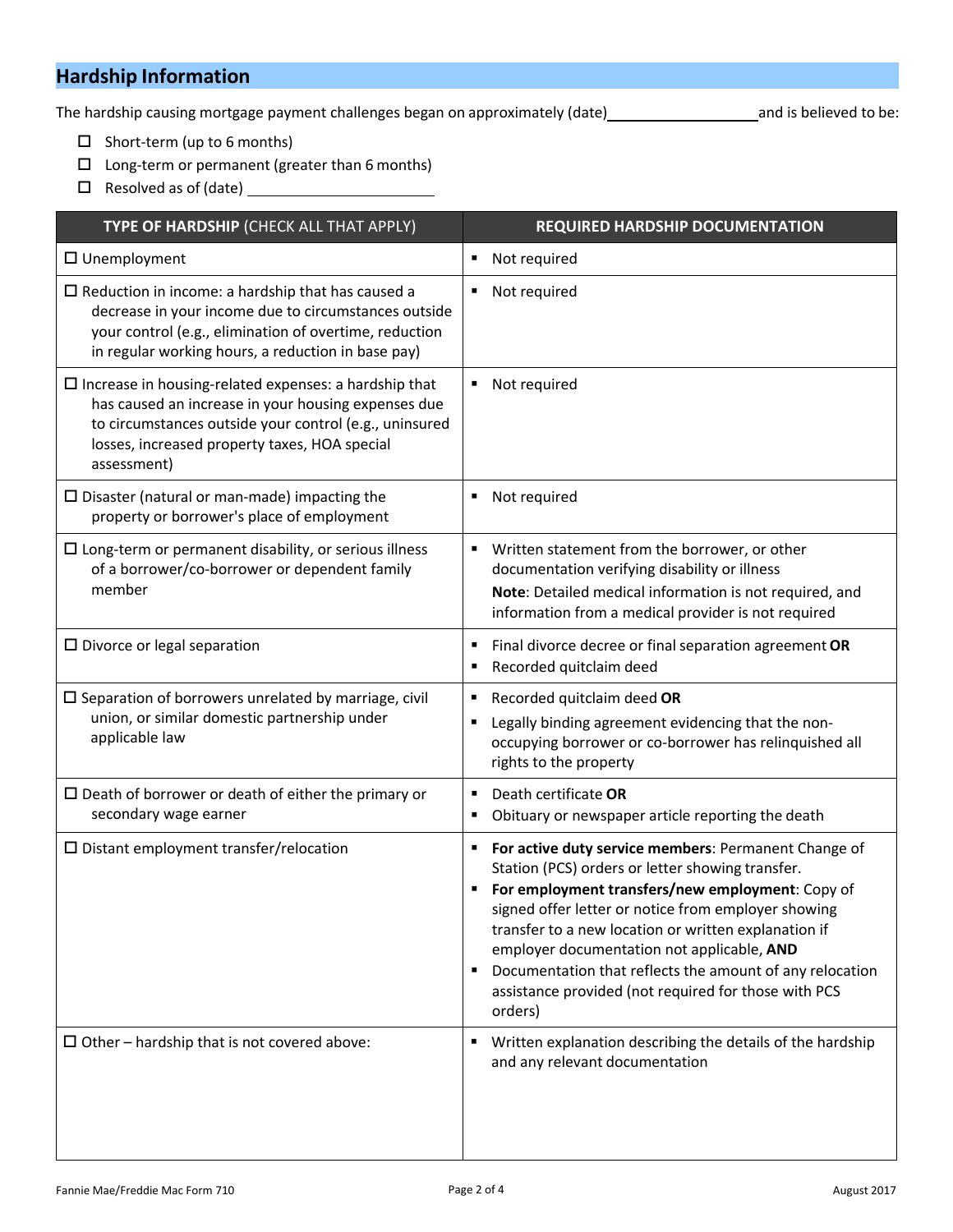### **Borrower Income**

Please enter all borrower income amounts in middle column.

| MONTHLY TOTAL BORROWER INCOME TYPE & AMOUNT                                                                     |    | <b>REQUIRED INCOME DOCUMENTATION</b>                                                                                                                  |  |
|-----------------------------------------------------------------------------------------------------------------|----|-------------------------------------------------------------------------------------------------------------------------------------------------------|--|
| Gross (pre-tax) wages, salaries and<br>overtime pay, commissions, tips, and<br>bonuses                          | \$ | Most recent pay stub and documentation of year-to-<br>٠<br>date earnings if not on pay stub OR<br>Two most recent bank statements showing income<br>Ξ |  |
|                                                                                                                 |    | deposit amounts                                                                                                                                       |  |
| Self-employment income                                                                                          | \$ | Two most recent bank statements showing self-<br>٠<br>employed income deposit amounts OR                                                              |  |
|                                                                                                                 |    | Most recent signed and dated quarterly or year-to-date<br>٠<br>profit/loss statement OR                                                               |  |
|                                                                                                                 |    | Most recent complete and signed business tax return<br><b>OR</b>                                                                                      |  |
|                                                                                                                 |    | Most recent complete and signed individual federal<br>income tax return                                                                               |  |
| Unemployment benefit income                                                                                     | \$ | No documentation required                                                                                                                             |  |
| Taxable Social Security, pension,<br>disability, death benefits, adoption<br>assistance, housing allowance, and | \$ | Two most recent bank statements showing deposit<br>amounts OR<br>Award letters or other documentation showing the                                     |  |
| other public assistance                                                                                         |    | amount and frequency of the benefits                                                                                                                  |  |
| Non-taxable Social Security or disability<br>income                                                             | \$ | Two most recent bank statements showing deposit<br>amounts OR                                                                                         |  |
|                                                                                                                 |    | Award letters or other documentation showing the<br>amount and frequency of the benefits                                                              |  |
| Rental income (rents received, less<br>expenses other than mortgage                                             | \$ | Two most recent bank statements demonstrating<br>٠<br>receipt of rent OR                                                                              |  |
| expense)                                                                                                        |    | Two most recent deposited rent checks<br>٠                                                                                                            |  |
| Investment or insurance income                                                                                  | \$ | Two most recent investment statements OR<br>٠                                                                                                         |  |
|                                                                                                                 |    | Two most recent bank statements supporting receipt<br>of the income                                                                                   |  |
| \$<br>Other sources of income not listed<br>above (Note: Only include alimony,                                  |    | Two most recent bank statements showing receipt of<br>income OR                                                                                       |  |
| child support, or separate maintenance<br>income if you choose to have it<br>considered for repaying this loan) |    | Other documentation showing the amount and<br>frequency of the income                                                                                 |  |

### **Current Borrower Assets**

Exclude retirement funds such as a 401(k) or Individual Retirement Account (IRA), and college savings accounts such as a 529 plan.

| Checking account(s) and cash on hand                           |  |
|----------------------------------------------------------------|--|
| Savings, money market funds, and Certificates of Deposit (CDs) |  |
| Stocks and bonds (non-retirement accounts)                     |  |
| Other:                                                         |  |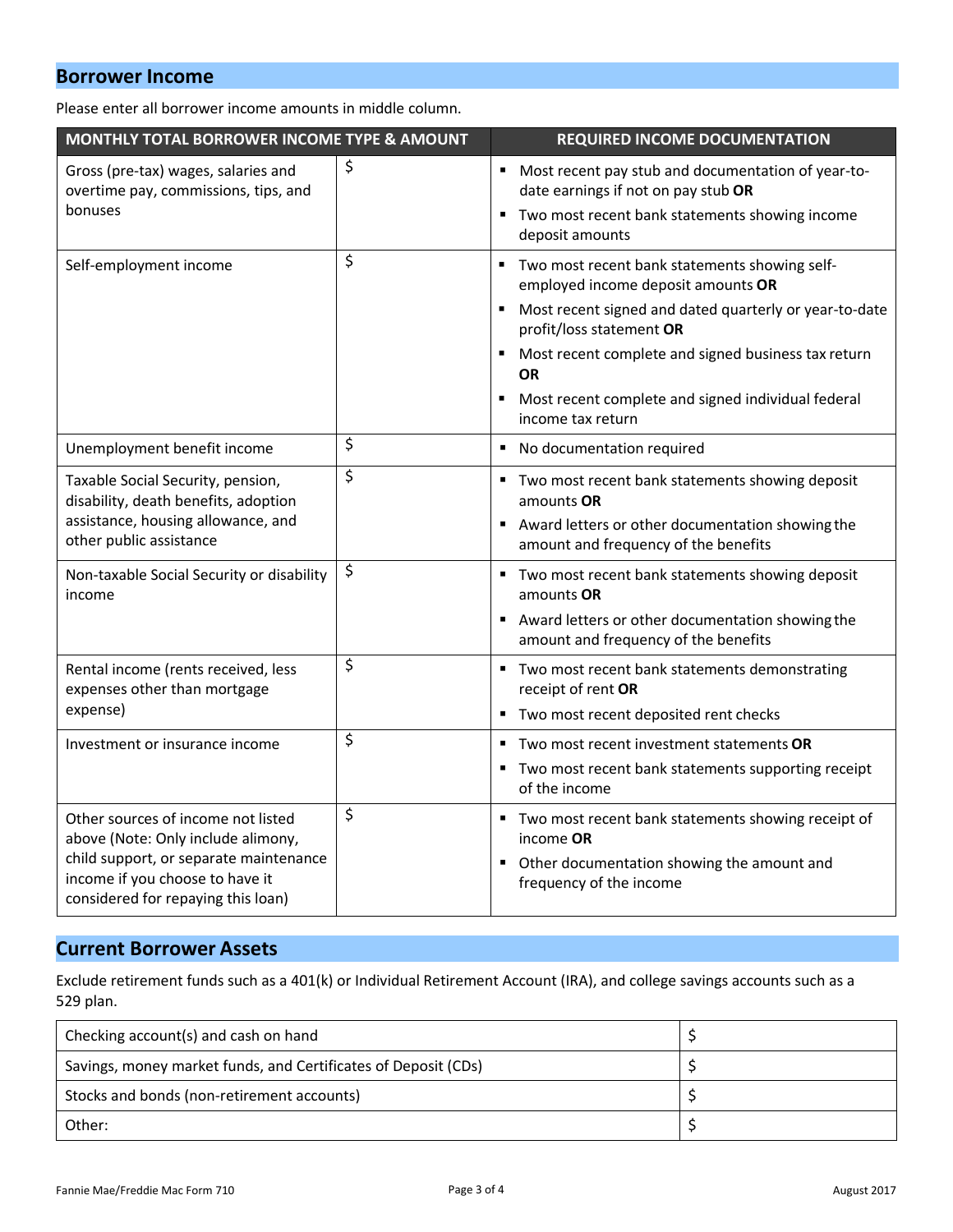#### **Borrower Certification and Agreement**

- 1. I certify and acknowledge that all of the information in this Mortgage Assistance Application is truthful, and the hardship I identified contributed to my need for mortgage relief. Knowingly submitting false information may violate Federal and other applicable law.
- 2. I agree to provide my servicer with all required documents, including any additional supporting documentation as requested, and will respond in a timely manner to all servicer or authorized third party\*communications.
- 3. I acknowledge and agree that my servicer is not obligated to offer me assistance based solely on the representations in this document or other documentation submitted in connection with my request.
- 4. I consent to the servicer or authorized third party\* obtaining a current credit report for the borrower and co-borrower. If you have included non-borrower income and want us to consider this income, the non-borrower needs to consent to the servicer or authorized third part obtaining a current credit report by signing below.
- 5. I consent to the disclosure by my servicer, authorized third party,\* or any investor/guarantor of my mortgage loan(s), of any personal information collected during the mortgage assistance process and of any information about any relief I receive, to any third party that deals with my first lien or subordinate lien (if applicable) mortgage loan(s), including Fannie Mae, Freddie Mac, or any investor, insurer, guarantor, or servicer of my mortgage loan(s) or any companies that provide support services to them, for purposes permitted by applicable law. Personal information may include, but is not limited to: (a) my name, address, telephone number, (b) my Social Security number, (c) my credit score, (d) my income, and (e) my payment history and information about my account balances and activity.
- 6. I agree that the terms of this borrower certification and agreement will apply to any modification trial period plan, repayment plan, or forbearance plan that I may be offered based on this application. If I receive an offer for a modification trial period plan or repayment plan, I agree that my first timely payment under the plan will serve as acceptance of the plan.
- 7. I consent to being contacted concerning this application for mortgage assistance at any telephone number, including mobile telephone number, or email address I have provided to the lender, servicer, or authorized third party.\*

\* An authorized third party may include, but is not limited to, a housing counseling agency, Housing Finance Agency (HFA) or other similar entity that is assisting me in obtaining a foreclosure prevention alternative.

| Borrower signature:     | Date: |  |
|-------------------------|-------|--|
|                         |       |  |
| Co-Borrower signature:  | Date: |  |
| Non-Borrower signature: | Date: |  |

**Please submit your completed application, together with the required documentation, to the Loan Servicing Center 700 A Southwest Blvd., Jefferson City, MO 65109, fax: 573-632-0266, or email: [lsc\\_defaultservicing@centralbank.net.](mailto:lsc_defaultservicing@centralbank.net?subject=Online%20Request%20-%20LSS%20Hardship) We will contact you within five business days to acknowledge receipt and let you know if you need to send additional information or documents.**

**We will use the information you provided to help us identify the assistance you may be eligible to receive.**